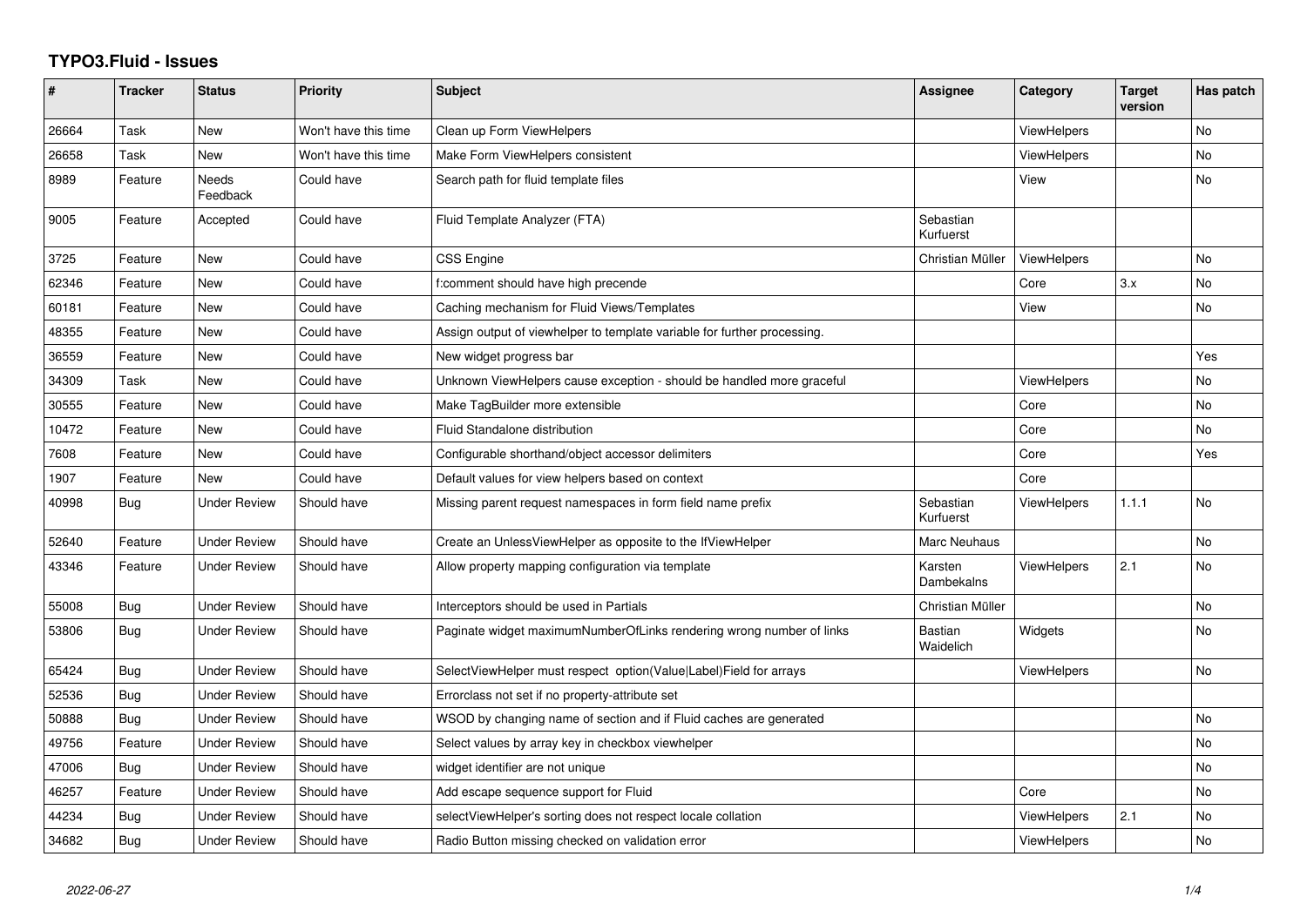| $\pmb{\#}$ | <b>Tracker</b> | <b>Status</b>     | <b>Priority</b> | <b>Subject</b>                                                                                | <b>Assignee</b>             | Category    | <b>Target</b><br>version | Has patch |
|------------|----------------|-------------------|-----------------|-----------------------------------------------------------------------------------------------|-----------------------------|-------------|--------------------------|-----------|
| 33394      | Feature        | Needs<br>Feedback | Should have     | Logical expression parser for BooleanNode                                                     | <b>Tobias Liebig</b>        | Core        |                          | No        |
| 36662      | <b>Bug</b>     | Needs<br>Feedback | Should have     | Checked state isn't always correct when property is collection                                | Kevin Ulrich<br>Moschallski | ViewHelpers | 1.1.1                    | No        |
| 8491       | Task           | Needs<br>Feedback | Should have     | link.action and uri.action differ in absolute argument                                        | Karsten<br>Dambekalns       | ViewHelpers |                          | No        |
| 58862      | <b>Bug</b>     | Needs<br>Feedback | Should have     | FormViewHelper doesn't accept NULL as value for \$arguments                                   | Bastian<br>Waidelich        | ViewHelpers |                          | Yes       |
| 46289      | Bug            | Needs<br>Feedback | Should have     | Enable Escaping Interceptor in XML request format                                             |                             | View        | 2.0.1                    | No        |
| 46091      | Task           | Needs<br>Feedback | Should have     | Show source file name and position on exceptions during parsing                               |                             |             |                          | <b>No</b> |
| 45345      | Feature        | Needs<br>Feedback | Should have     | Easy to use comments for fluid that won't show in output                                      |                             |             |                          |           |
| 3291       | Feature        | Needs<br>Feedback | Should have     | Cacheable viewhelpers                                                                         |                             |             |                          | No        |
| 28551      | Bug            | Accepted          | Should have     | (v4) backport VHTest                                                                          | Sebastian<br>Kurfuerst      |             |                          | No        |
| 5933       | Feature        | Accepted          | Should have     | Optional section rendering                                                                    | Sebastian<br>Kurfuerst      | ViewHelpers |                          | No        |
| 12863      | Bug            | New               | Should have     | Attributes of a viewhelper can't contain a '-'                                                | Sebastian<br>Kurfuerst      | Core        |                          | No        |
| 37095      | Feature        | New               | Should have     | It should be possible to set a different template on a Fluid TemplateView inside an<br>action | Christopher<br>Hlubek       |             |                          | No        |
| 54195      | Task           | New               | Should have     | Rename and move FormViewHelper's errorClass value, currently 'f3-form-error'                  | Adrian Föder                | ViewHelpers |                          | No        |
| 60271      | Feature        | New               | Should have     | Paginate viewhelper, should also support arrays                                               |                             |             |                          | No        |
| 60003      | Feature        | New               | Should have     | Add required-Attribute to f:form.password                                                     |                             | ViewHelpers |                          | No        |
| 58983      | Bug            | New               | Should have     | format.date does not respect linebreaks and throws exception                                  |                             |             |                          | No        |
| 58921      | <b>Bug</b>     | New               | Should have     | f:form.* VHs crash if NOT inside f:form but followed by f:form                                |                             |             |                          | No        |
| 56237      | Task           | New               | Should have     | in-line (Condition) ViewHelpers should not evaluate on parsing                                |                             |             |                          | No        |
| 54284      | <b>Bug</b>     | New               | Should have     | Default Option for Switch/Case VH                                                             |                             | ViewHelpers |                          | No        |
| 52591      | Bug            | New               | Should have     | The Pagination Widget broken for joined objects                                               |                             |             |                          | No        |
| 52419      | Bug            | New               | Should have     | Wrong PHPDocs notation for default value inline f:translate viewhelper                        |                             |             | 2.0                      | No        |
| 51277      | Feature        | New               | Should have     | ViewHelper context should be aware of actual file occurrence                                  |                             |             |                          | No        |
| 49600      | Bug            | New               | Should have     | f:form tag shown as a HTML on frontend                                                        |                             | ViewHelpers |                          | No        |
| 47669      | Task           | New               | Should have     | FormViewHelper does not define the default request method                                     |                             |             |                          | No        |
| 46545      | Feature        | New               | Should have     | Better support for arrays in options of SelectViewHelper                                      |                             |             |                          | No        |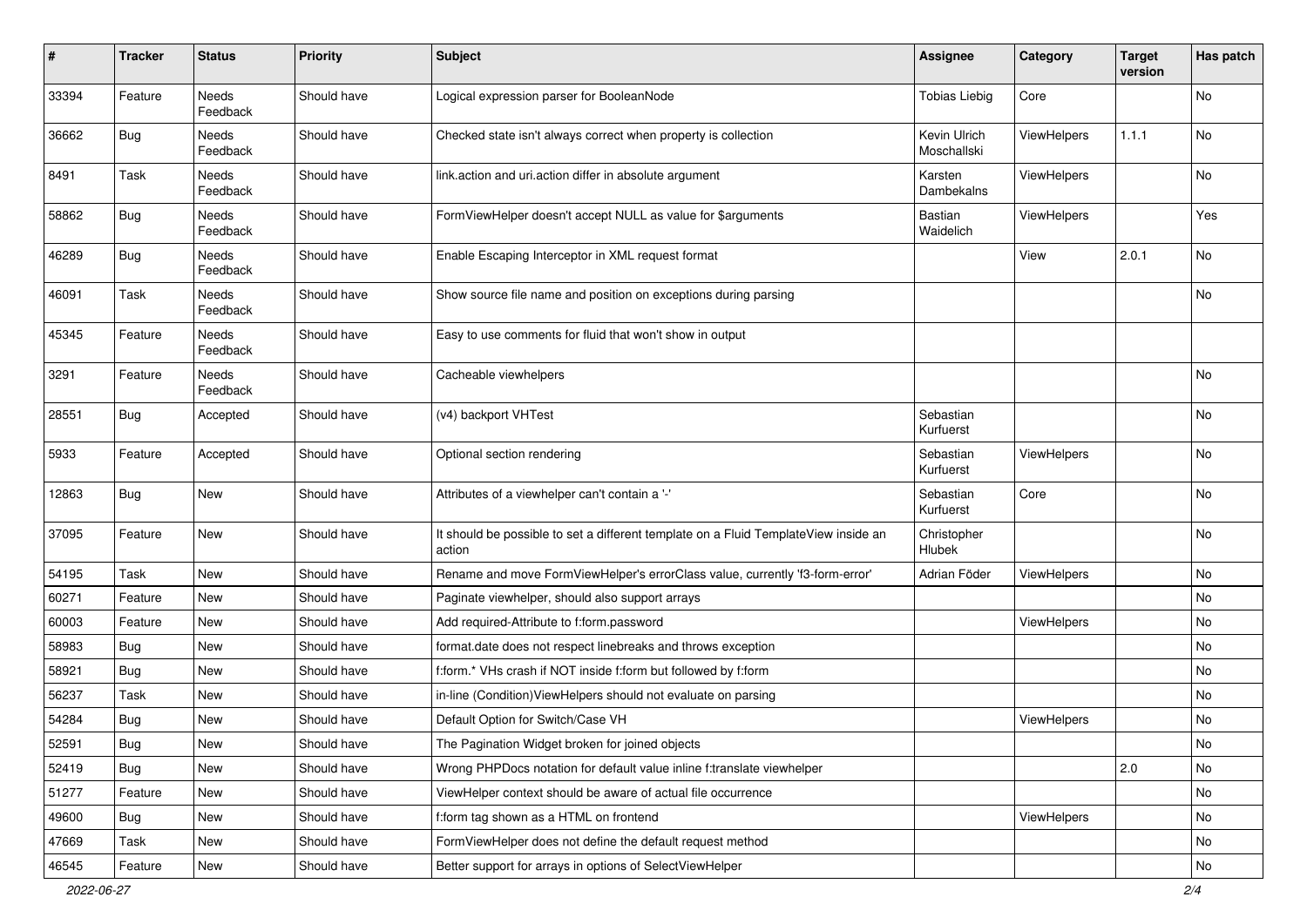| #     | <b>Tracker</b> | <b>Status</b>       | <b>Priority</b> | <b>Subject</b>                                                                                              | <b>Assignee</b>      | Category    | <b>Target</b><br>version | Has patch |
|-------|----------------|---------------------|-----------------|-------------------------------------------------------------------------------------------------------------|----------------------|-------------|--------------------------|-----------|
| 45394 | Task           | New                 | Should have     | Forwardport Unit test for standalone view                                                                   |                      | View        |                          | <b>No</b> |
| 45153 | Feature        | New                 | Should have     | f:be.menus.actionMenuItem - Detection of the current select option is insufficient                          |                      |             |                          | No        |
| 43072 | Task           | New                 | Should have     | Remove TOKENS for adding templates fallback in Backporter                                                   |                      | View        |                          | No        |
| 43071 | Task           | New                 | Should have     | Remove TOKENS for adding fallback teplates in B                                                             |                      |             |                          | No        |
| 42743 | Task           | New                 | Should have     | Remove inline style for hidden form fields                                                                  |                      |             |                          | No        |
| 42397 | Feature        | New                 | Should have     | Missing viewhelper for general links                                                                        |                      |             |                          | No        |
| 40081 | Feature        | New                 | Should have     | Allow assigned variables as keys in arrays                                                                  |                      |             |                          | No        |
| 39990 | Bug            | New                 | Should have     | Same form twice in one template: hidden fields for empty values are only rendered<br>once                   |                      | Core        |                          | No        |
| 39936 | Feature        | New                 | Should have     | registerTagAttribute should handle default values                                                           |                      | ViewHelpers |                          | No        |
| 38130 | Feature        | New                 | Should have     | Checkboxes and multiple select fields should have an assignable default value                               |                      |             |                          | No        |
| 37619 | Bug            | New                 | Should have     | Fatal Error when using variable in name attribute of Section ViewHelper                                     |                      | ViewHelpers |                          | No        |
| 36655 | Bug            | New                 | Should have     | <b>Pagination Links</b>                                                                                     |                      | Widgets     |                          | No        |
| 36410 | Feature        | New                 | Should have     | Allow templates to send arguments back to layout                                                            |                      | ViewHelpers |                          | No        |
| 33215 | Feature        | New                 | Should have     | RFC: Dynamic values in ObjectAccess paths                                                                   |                      |             |                          | No        |
| 32035 | Task           | New                 | Should have     | Improve fluid error messages                                                                                |                      | Core        |                          | Yes       |
| 31955 | Feature        | New                 | Should have     | f:uri.widget                                                                                                |                      | Widgets     |                          | No        |
| 30937 | Bug            | New                 | Should have     | CropViewHelper stringToTruncate can't be supplied so it can't be easily extended                            |                      | ViewHelpers |                          | Yes       |
| 28554 | Bug            | New                 | Should have     | (v4) implement feature flag to disable caching                                                              |                      |             |                          | <b>No</b> |
| 28553 | Bug            | New                 | Should have     | improve XHProf test setup                                                                                   |                      |             |                          | No        |
| 28552 | Bug            | New                 | Should have     | (v5) write ViewHelper test for compiled run; adjust functional test to do two passes<br>(uncached & cached) |                      |             |                          | No        |
| 28550 | Bug            | New                 | Should have     | (v4) make widgets cacheable, i.e. not implement childnodeaccess interface                                   |                      |             |                          | No        |
| 28549 | Bug            | New                 | Should have     | make widgets cacheable, i.e. not implement childnodeaccess interface                                        |                      |             |                          | No        |
| 13045 | Bug            | New                 | Should have     | Entity decode of strings are different between if-conditions and output of variable                         |                      |             |                          |           |
| 10911 | Task           | New                 | Should have     | Tx_Fluid_ViewHelpers_Form_AbstractFormViewHelper->renderHiddenIdentityField<br>should be more reliable      |                      | ViewHelpers |                          | <b>No</b> |
| 9950  | Task           | New                 | Should have     | Binding to nested arrays impossible for form-elements                                                       |                      | ViewHelpers |                          |           |
| 9514  | Feature        | New                 | Should have     | Support explicit Array Arguments for ViewHelpers                                                            |                      |             |                          |           |
| 8648  | <b>Bug</b>     | New                 | Should have     | format.crop ViewHelper should support all features of the crop stdWrap function                             |                      | ViewHelpers |                          | No        |
| 4704  | Feature        | New                 | Should have     | Improve parsing exception messages                                                                          |                      | Core        |                          |           |
| 3481  | Bug            | New                 | Should have     | Use ViewHelperVariableContainer in PostParseFacet                                                           |                      | Core        |                          | No        |
| 59057 | Bug            | <b>Under Review</b> | Must have       | Hidden empty value fields shoud be disabled when related field is disabled                                  | Bastian<br>Waidelich | ViewHelpers |                          | No        |